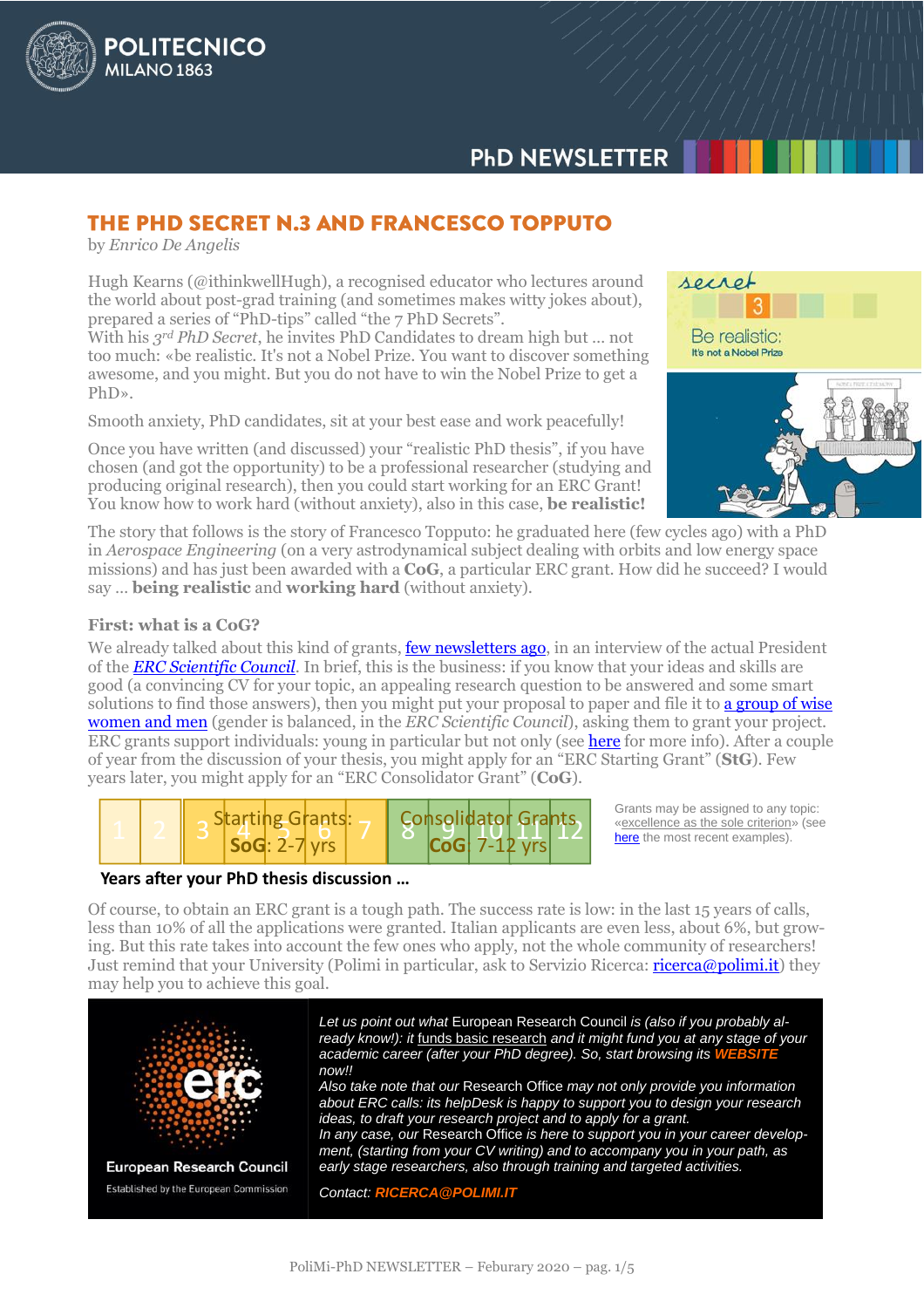#### **Prof. Topputo has been granted!**

The interesting part of prof. Topputo's story is not its happy ending but how he managed to succeed after a first failure. Six years ago – he says – «I applied for a Starting Grant but my proposal was weak in few points, and had a couple of flaws: it didn't even go to Step 2 (ERC proposals are assessed through Step 1, Step 2, and Final Interview)». The lesson he learnt? That the going is tough and that you don't have a second chance. Well, if you lose your chance for a **StG**, you could at least try for a **CoG**!

So, Francesco started working hard to strengthen both his *CV* and his *idea* for a successful *CoG*.



zione Cariplo and Regione Lombardia to support ERC applicants – that allowed me to hire two collaborators and win other competitive grants.

These projects – [LUMIO](https://arc.aiaa.org/doi/abs/10.2514/6.2018-2599) above all – granted me visibility within the community, and let me widen my research group». So, while still a young researcher, Francesco entered the editorial board of Scientific Journals, become member of international scientific committees (i.e. American Astronautical Society – AAS), and never stopped publishing papers (but: «Instead of diluting my time on a number of works, I focussed on few, high-quality articles. The aim was to publish papers that might represent proof of concepts for my ERC project»). Meanwhile, all these (and the previous) efforts made soon Francesco a tenured Associate Professor.

Francesco never stopped to work on his *idea* and put much effort to deliver a rock-solid proposals: «I never stopped thinking of it. I used to figure it out almost every day for years until the time to put the pen on paper approached. After the summer of 2018 I met multiple times with my PhD students to elaborate the idea and to sharpen the concept. In November 2018 I started writing. I used to write, read, delete, and re-write. Sometimes I used to write just 10 lines in one full day. I worked during the winter holidays, including Christmas and New Year Day».

«By the deadline in February 2019 I felt I delivered a very strong proposal. It was edited tens of times». Francesco's project EXTREMA passed *Step 1* in May 2019 and was invited for the *Final Interview* in October: «a 6 min (sharp!) presentation, followed by 19 min (sharp!) of questions and answers». He spent a month to prepare 5 slides worth 2M€, that will last 5 years and recruit 8 new international collaborators. When he was notified for the grant, Francesco cried for joy.

«There are no free meals» he wrote in his Linkedin page.

Francesco's story reminds me a quote from another (older times) astrophysic, saying «If others would think as hard as I did, then they would get similar results» (that seems was Newton, Isaac). But Francesco considers his results as the results of a scientific community: «Most of credit goes to the PhD students in my group: Without the help of the PhD students I work with, this achievement wouldn't have happened. A big acknowledgment goes to Vittorio Franzese, Carmine Giordano, Karthik Mani, Yang Wang, Christian Hofmann, Gianmario Merisio, and Mattia Pugliatti»

Yes, the whole group is … below, someone in a videocall!!.



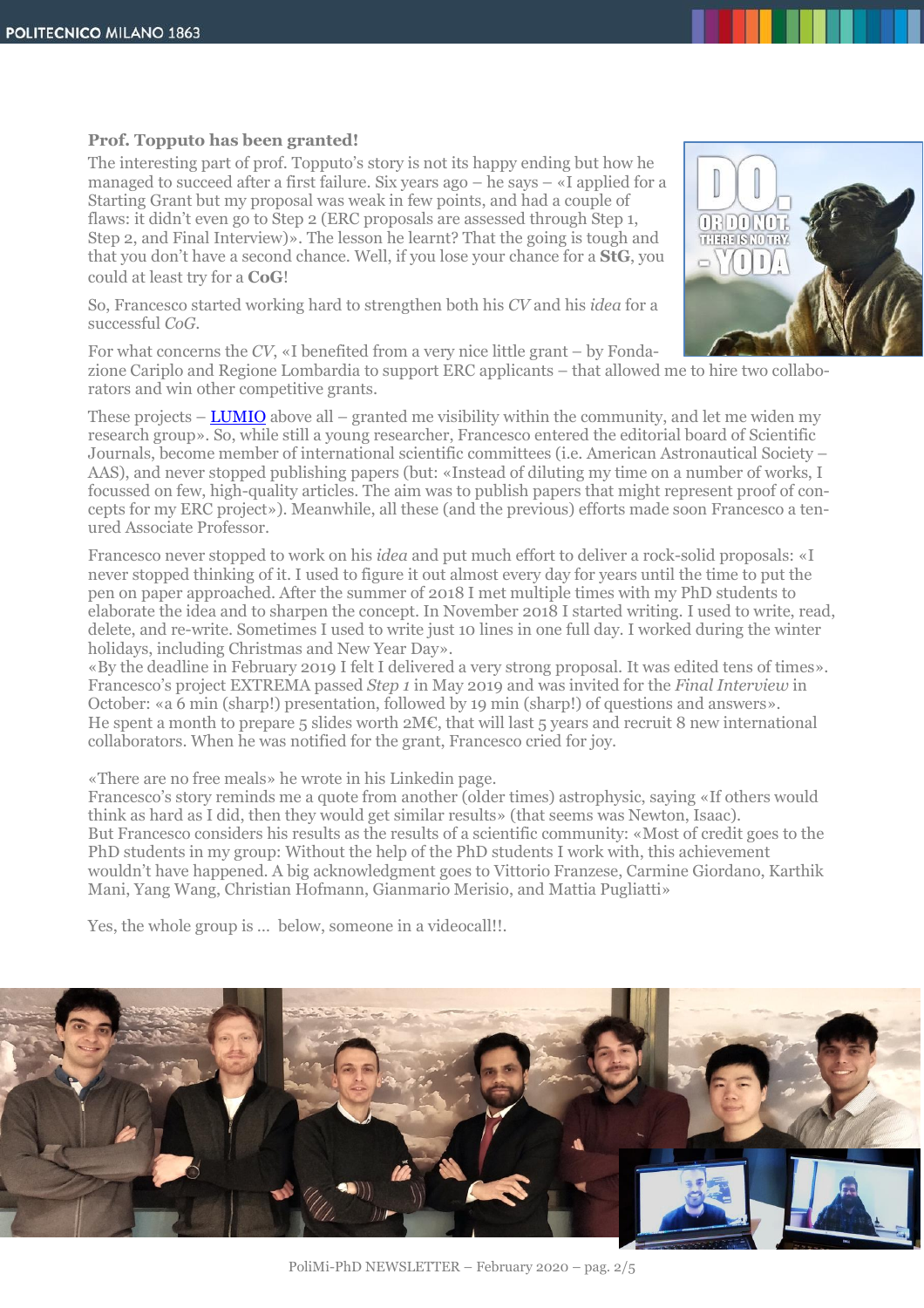# **CALLS AND EVENTS**



# **GMT PRIZE FOR THE BEST THESIS IN MECHANICS OF MATERIALS**

The Mechanics of Materials Group of the AIMETA (Italian Association of Theoretical and Applied Mechanics) issues a prize for the best PhD thesis in Mechanics of Materials. All candidates having defended their PhD theses in 2019 at an Italian University may apply. The prize consists in a diploma and a participation grant to the congress GIMC-GMA-GBMA 2020 that will be held in Reggio Calabria, 9-12 September 2020. During the congress the winner will deliver an invited lecture to present his/her results.

The following documentation must be submitted (email) to all members of the GMA Steering Committee [\(lorenzo.bardella@unibs.it,](mailto:lorenzo.bardella@unibs.it) [marco.paggi@imtlucca.it,](mailto:marco.paggi@imtlucca.it) [giovanni.noselli@sissa.it](mailto:giovanni.noselli@sissa.it) ):

- A pdf version of the thesis (plus a 2-3 pages English summary if not in English)
- Candidate's CV (in English)
- Recommendation letter written by the Supervisor (in English or in Italian)

Deadline: 16th February 2020



# CEI PRIZE FOR THE BEST THESIS IN REGULATIONS IN THE ELEC-TROTECHNIC, ELECTRONIC AND TELECOMMUNICATIONS SEC-**TORS**

A The CEI - Best Degree Thesis Award is dedicated to graduates who have defended between 1 January 2019 and 29 February 2020 a Master Thesis directly related to regulations and/or standardization in the Electrotechnic, Electronic and Telecommunications sectors. For more information and to apply please inspect the website (in Italian[\) http://www.ceiweb.it/it/eventi-it/premi-cei.html](http://www.ceiweb.it/it/eventi-it/premi-cei.html)  A)

Application deadline: 15 th March 2020



# MILANO DESIGN PHD FESTIVAL - 19-21 FEBRUARY 2020

Milano Design PhD Festival is a program of meetings and events with the international protagonists of design culture. Established in 2009, the Festival was born as the place where the PhD candidates of the doctoral programme in Design of Politecnico di Milano, who completed their commitment could defend their thesis. Since its birth, the doctoral programme propelled the manifold research activities conducted in the Department of Design. A community of almost two hundred scholars, research fellows and PhD students focused on both probing the disciplinary foundations of design and increasing its fields of application.

Over the years the Milano Design PhD Festival became an international occasion for discussing several issues in design process among Italian and international researchers, PhD candidates and world mentioned professors and scholars.

19-21 February 2020 - Politecnico di Milano, Campus Bovisa, via Candiani 72



41

# **SEMINARS AND WORKSHOPS**



RESEARCH CHALLENGES AND OPPORTUNITIES FOR DEVELOP-MENT OF ADVANCED FAULT DETECTION SYSTEMS FOR MACHIN-**FRY** 

### **Prof. Prof. Markus Timusk, Laurentian University**

This talk will discuss the challenging and rewarding, multi-disciplinary research area of developing fault detection systems for machinery. The talk will also discuss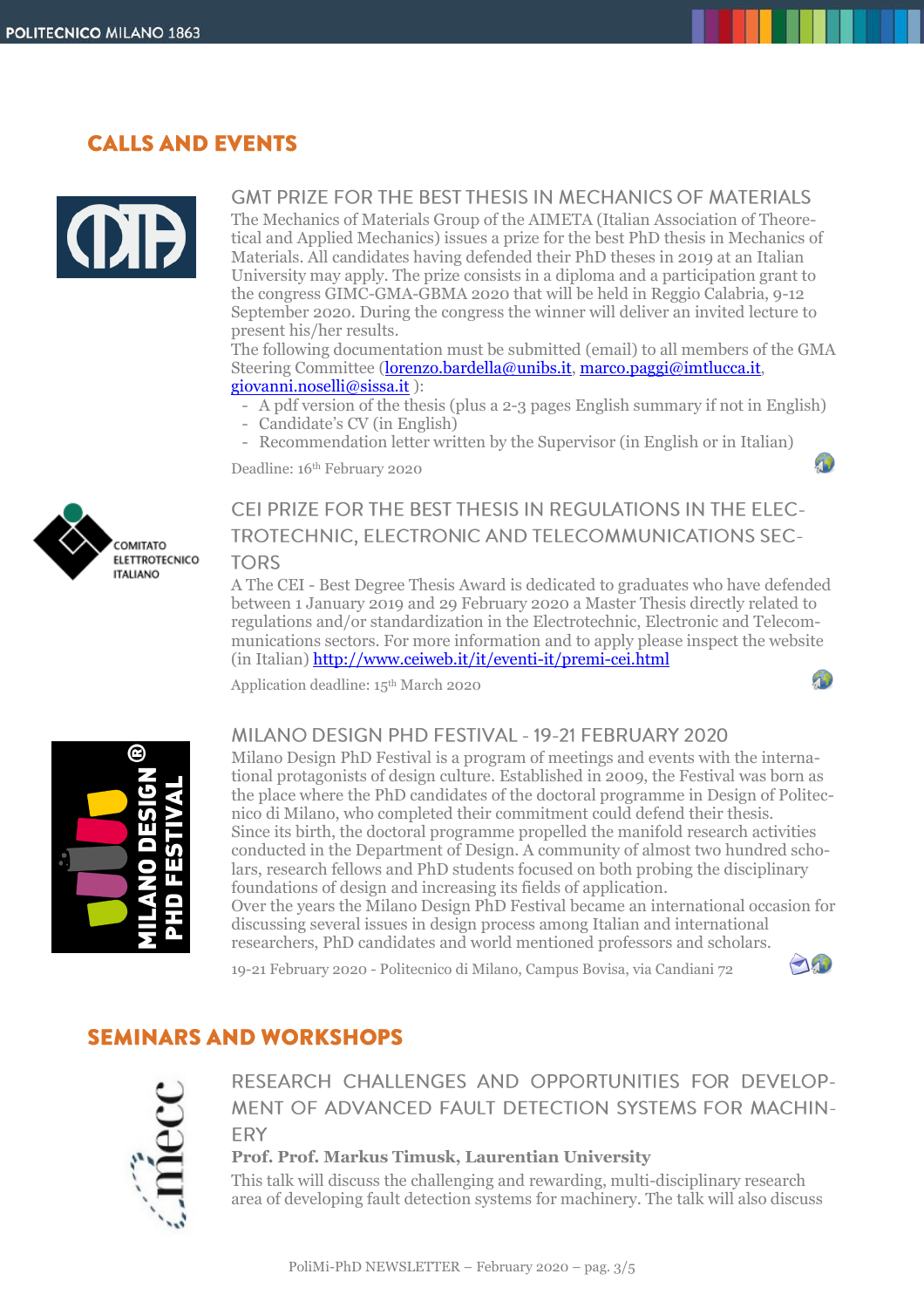some of the specific maintenance challenges associated with deep and ultra-deep mining.

February 21st, Department of Mechanical Engineering

# **STARTING COURSES - PHD SCHOOL**

# APPROACHES TO RESILIENCE: SOCIAL, ECONOMIC, ENVIRONMENTAL AND TECH-NOLOGICAL CHALLENGES OF CONTEMPORARY HUMAN SETTLEMENTS

### **Prof. Alessandro Balducci**

The critical-methodological approaches and operational tools that the course proposes are aimed at increasing the awareness and skills necessary to face the social, economic, environmental and technological challenges posed by contemporary urban and territorial contexts and to make them more resilient.

From 3rd to 18th February 2020

## ETHICS AND TECHNOLOGY

## **Prof. Tanca Letizia, Schiaffonati Viola, Tamburrini Guglielmo, Sabine Ammon**

In this course the ethical and social aspects of technoscience will be addressed in engineering, design, and architecture. This course aims at showing how the decision to develop a technology (meant at large), the processes of its design, development, management, control and production are inherently moral. AO

From 24th to 28th February 2020

# EXPLORING PUBLIC DEBATES SURROUNDING ACADEMIC TOPICS THROUGH DATA **DRIVEN APPROACHES**

## **Prof. Mauri Michele, Colombo Gabriele**

The goal of the course is to make students aware of the context of their research issue and of the network of actors that shape it. Students will get a deeper knowledge of the conversations around their research topic and they will be able to identify the actors that have to be engaged in order to have an impact.

From 20th February to 8th April 2020

# PROJECT MANAGEMENT (IN ACTION)

#### **Prof. Mancini Mauro**

The course aims at introducing the students in the characteristics of project-based operations and offering them the opportunity to practicing on the tools and techniques for the planning and control of projects. Three sectors will be specifically addressed - Oil and Gas, civil and ICT - in order to share practical techniques to manage small, large and mega projects.

From 3rd to 7 th February 2020

# **PROJECT MANAGEMENT BASICS**

### **Prof. Beffani Armando, Fuggetta Alfonso, Grilli Colombo Sara**

Develop Project Management competencies and provide basic tools and techniques for Project Management activities

From 5<sup>th</sup> to 18<sup>th</sup> February 2020

### RESOURCE PLANNING AND MANAGEMENT WITHIN SUSTAINABLE DEVELOPMENT **Prof. Casagrandi Renato, Castelletti Andrea Francesco, Colombo Emanuela, Morello Eugenio, Rulli Maria Cristina**

The mission is to increase the understanding for Ph.D candidates about the global challenges of development at the light of the 2030 Agenda. The main goals are 1) to deepen the rational and the implication on global resource management and 2) to provide a context to framework their research within the paradigm of Sustainable Development.

From 3rd to 7<sup>th</sup> February 2020







 $\bigcap_{i=1}^n$ 



AN